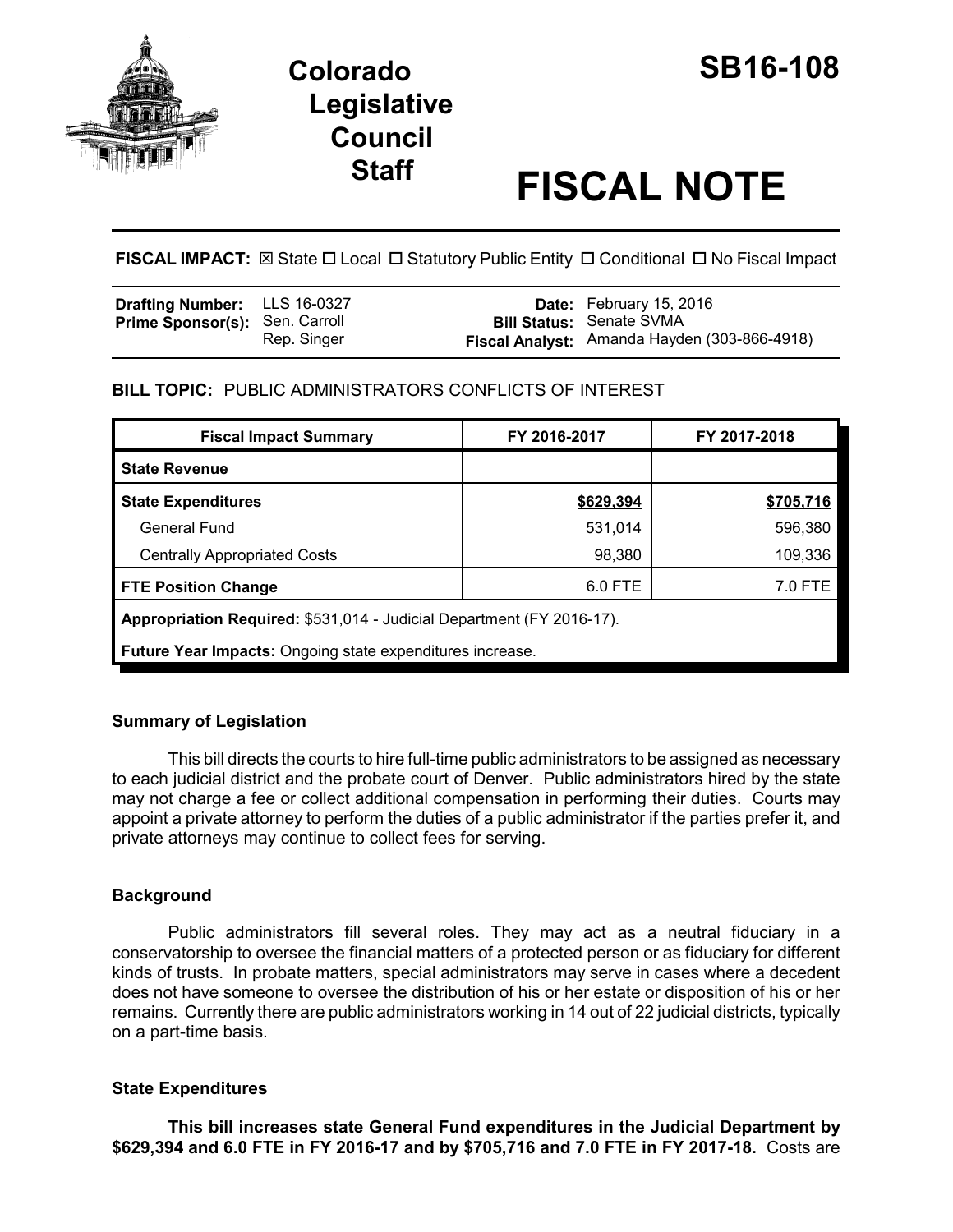for hiring full-time public administrator staff and the associated operating and capital outlay expenses associated with these staff. No public administrator job class exists, and the fiscal note assumes that salaries for Auditor III and Audit Manager closely approximate salaries for public administrators and supervisors, respectively. The bill will require the Judicial Department to create public administrator job classifications. FY 2016-17 costs and FTE assume an August effective date and have also been prorated to reflect the General Fund pay date shift. Costs are listed in Table 1, based on the following assumptions:

- Not every judicial district will require a full-time public administrator. Public administrators employed by the state will not take over cases currently being handled by private attorneys but will build caseloads from new cases.
- There will be an estimated 1,210 new cases requiring a public administrator next year. Of these 1,210 new cases, parties in approximately 70% of these cases will choose the appointment of a private attorney, and 30% will require a state-employed public administrator.
- An increase of 7.0 FTE (prorated to 6.0 FTE in the first year) is required to handle the estimated 360 cases (60 cases each) where a state-employed public administrator will be necessary.

| Table 1. Expenditures Under SB16-108               |            |            |  |  |  |
|----------------------------------------------------|------------|------------|--|--|--|
| <b>Cost Components</b>                             | FY 2016-17 | FY 2017-18 |  |  |  |
| <b>Personal Services</b>                           | \$491,443  | \$589,730  |  |  |  |
| FTE.                                               | 6.0        | 7.0        |  |  |  |
| <b>Operating Expenses and Capital Outlay Costs</b> | 39,571     | 6,650      |  |  |  |
| Centrally Appropriated Costs*                      | 98,380     | 109,336    |  |  |  |
| <b>TOTAL</b>                                       | \$629,394  | \$705,716  |  |  |  |

*\* Centrally appropriated costs are not included in the bill's appropriation.*

*Centrally appropriated costs.* Pursuant to a Joint Budget Committee policy, certain costs associated with this bill are addressed through the annual budget process and centrally appropriated in the Long Bill or supplemental appropriations bills, rather than in this bill. The centrally appropriated costs subject to this policy are estimated in the fiscal note for informational purposes and summarized in Table 2.

| Table 2. Centrally Appropriated Costs Under SB16-108                 |            |            |  |  |
|----------------------------------------------------------------------|------------|------------|--|--|
| <b>Cost Components</b>                                               | FY 2016-17 | FY 2017-18 |  |  |
| Employee Insurance (Health, Life, Dental, and Short-term Disability) | \$56,326   | \$56,493   |  |  |
| Supplemental Employee Retirement Payments                            | \$42.054   | \$52,843   |  |  |
| <b>TOTAL</b>                                                         | \$98,380   | \$109,336  |  |  |

#### **Effective Date**

The bill takes effect August 10, 2016, if the General Assembly adjourns on May 11, 2016, as scheduled, and no referendum petition is filed.